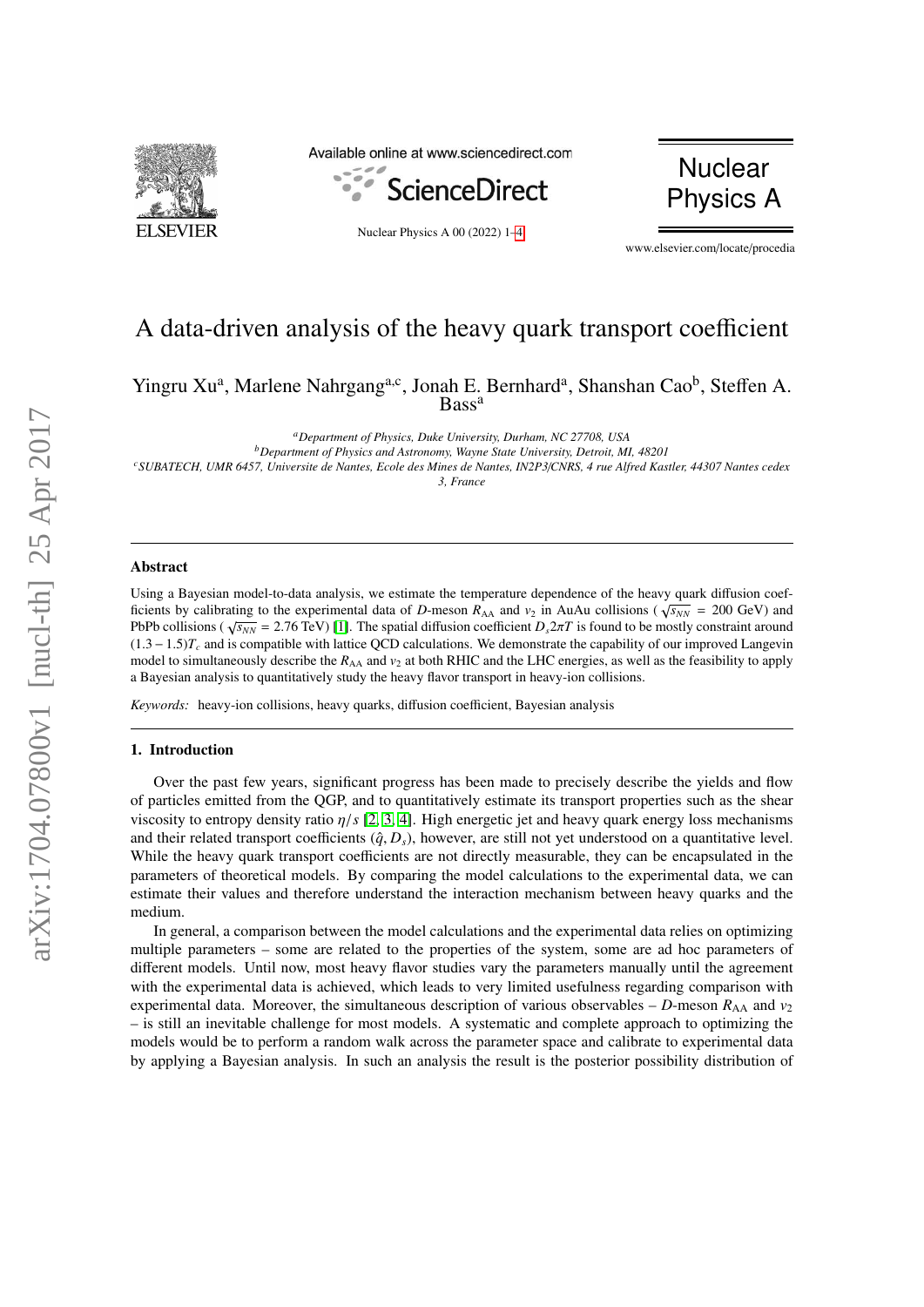each parameter, from which we can extract the optimal values of transport coefficients, the uncertainty and the correlation among different parameters.

The Bayesian statistical analysis has been applied with great success to the determination of multiple QGP properties, such as the precise estimate of the shear and bulk viscosities and the constraint of the equation of state above the parton-hardon transition [\[3\]](#page-3-3). In this study, we extend the analysis to quantitatively study heavy flavor evolution in heavy-ion collisions.

### 2. Modeling heavy flavor evolution in heavy-ion collisions

Our analysis utilizes the well-established framework developed by the Duke QCD group to describe the full space-time evolution of heavy quarks in heavy-ion collisions: the initial entropy density of the medium as well as the heavy quark position are generated by an effective parametric initial condition model  $T_RENTo$ , which has been shown to mimic the scaling behavior of the EKRT and IP-Glasma models [\[5\]](#page-3-5). The initial transverse momentum distribution is provided by FONLL [\[6\]](#page-3-6).

The propagation of the heavy quarks in the medium is described by an improved Langevin equation [\[7\]](#page-3-7), which takes into account of both collisional and radiative energy loss:

$$
\frac{d\vec{p}}{dt} = -\Gamma_D(p)\vec{p} + \vec{\xi} + \vec{f}_g
$$
\n(1)

The first two terms on the right hand side of the equation are the drag and thermal random forces inherited from the standard Langevin equation. They are responsible for the heavy quark collisional energy loss and related to the momentum diffusion coefficient  $\hat{q}$  via  $\Gamma_D(p) = \hat{q}/(4TE)$  and  $\langle \xi^i(t)\xi^j(t') \rangle = \frac{1}{2}\hat{q}\delta^{ij}\delta(t-t').$ The third term  $\vec{f_g} = -d\vec{p_g}/dt$  is the recoil force from the bremsstrahlung gluon emitted from the heavy<br>
guarks. It is added in order to take the radiative energy loss into consideration. We adopt the higher twist quarks. It is added in order to take the radiative energy loss into consideration. We adopt the higher twist results for the gluon emission probability [\[8\]](#page-3-8), which is proportional to the momentum diffusion coefficient  $\hat{q}$ . In literature [\[7\]](#page-3-7), the spatial diffusion coefficient  $D_s = 4T^2/\hat{q}$  is often used to characterize the interacting strength between the heavy quarks and the medium strength between the heavy quarks and the medium.

The evolution of the QGP medium is described by an event-by-event (2+1)-dimensional viscous hydrodynamical model VISH(2+1), which includes both shear and bulk viscous corrections [\[9\]](#page-3-9). It should be noted that all the parameters related to the bulk initialization and evolution have been calibrated to experimental data of charged particles [\[3\]](#page-3-3).

The hadronization of heavy quarks into heavy mesons is described by a hybrid fragmentation and recombination model. Currently we neglect any rescattering of the heavy mesons in the hadron gas state.

In order to estimate the heavy quark diffusion coefficient, we parametrize the spatial diffusion coefficient as linearly dependent on temperature and assume two model parameters  $\vec{x} = (D_{\text{min}}, D_{\text{slope}})$ :

$$
D_s 2\pi T = D_{\min} + D_{\text{slope}} (T - T_c) \tag{2}
$$

By varying the model parameters  $\vec{x}$ , we are able to change the temperature dependence of  $D \cdot 2\pi T$ . In this work we focus on charm quarks evolution, but the same framework would apply to bottom quarks as well.

#### 3. Model-to-data comparison

To calibrate the model to the data, i.e. to determine the optimal values of all the parameters, requires a random walk through the parameter space using the Markov chain Monte Carlo (MCMC) algorithm[\[10\]](#page-3-10). However, evaluating the full Langevin model in a fine grid in parameter space is computationally highly expensive, therefore directly performing the MCMC random walk with the Langevin model is not feasible. In this situation Gaussian process emulators can be used as an alternate surrogate model to fast interpolate the output of the Langevin model at any arbitrary point in the parameter space. In practice, a small number of parameter sets  $((\vec{x}_1, \vec{x}_2, ..., \vec{x}_n), i = 1, ..., 80)$  are uniformly sampled via a Latin hypercube algorithm across the parameter space [\[11\]](#page-3-11) and evaluated in the Langevin model. The model outputs  $\vec{y} = (R_{AA}, v_2)$  are then calculated at each of the parameter set. Those prior results  $((\vec{x}_i, \vec{y}_i), i = 1, ..., 80)$  are used to train the Gaus-<br>sian process emulators such that we can calibrate our parameters to experimental data through the MCMC sian process emulators such that we can calibrate our parameters to experimental data through the MCMC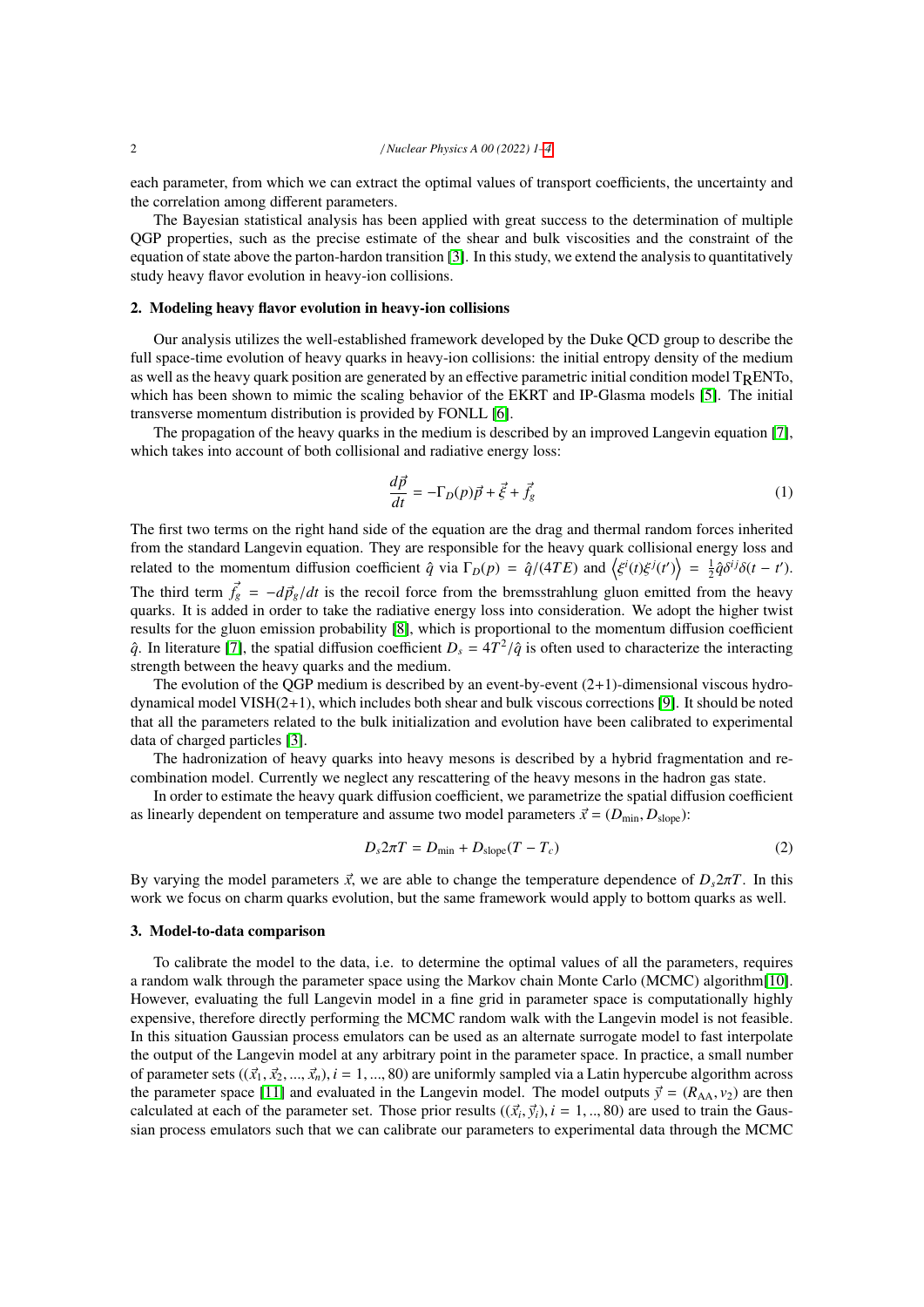

<span id="page-2-0"></span>

Fig. 1: (Color online) GP emulators prediction of 200 input samples randomly selected from the posterior distribution, and full Langevin calculation as taking the distribution median as parameters, compared with experimental data from STAR and ALICE [\[1\]](#page-3-1).

random walk. The posterior possibility distribution  $P(\vec{x} * | X, Y, \vec{y}_{exp})$  for the true parameter  $\vec{x}_*$  is calculated according to Bayes' theorem [\[4\]](#page-3-4):

$$
P(\vec{x}_*|X, Y, \vec{y}_{exp}) \propto P(X, Y, \vec{y}_{exp}|\vec{x}_*) P(\vec{x}_*)
$$
\n(3)

where  $P(X, Y, \vec{y}_{exp} | \vec{x}_*)$  is the likelihood of observing  $(X, Y, \vec{y}_{exp})$  with  $\vec{x}_*$ , and is given by [\[12\]](#page-3-12):

$$
P(X, Y, \vec{y}_{exp} | \vec{x}_*) \propto \exp\left(-\frac{1}{2}(\vec{y}_* - \vec{y}_{exp})^T \Sigma^{-1} (\vec{y}_* - \vec{y}_{exp})\right)
$$
(4)

## 4. Posterior Results

To verify our analysis, 200 input parameter values are randomly selected from the posterior distribution. In Fig. [1](#page-2-0) we compare our model outputs predicted from the Gaussian process emulator with the experimental data. Three individual analyses are performed in this work, and each is labeled with different color: the blue one calibrating our parameters to the experimental data in AuAu collisions, the green one calibrating to the experimental data in PbPb collisions, and the red one calibrating to both. The spread of the posterior outputs visualizes the remaining uncertainty in our analysis. In addition, the median value of each parameter  $\vec{x} = (D_{\text{min}}, D_{\text{slope}})$  is applied in the full Langevin simulation and the corresponding results are shown as the dashed lines. Overall the results demonstrate good agreement between the calibration and experimental values, as well as the validity of the Gaussian process emulator to predict the output from a physical model.

The main result of the analysis is the posterior possibility distribution of each parameter, which is shown in Fig. [2.](#page-3-13) The diagonal is the marginal distribution of the parameter  $\vec{x} = (D_{\text{min}}, D_{\text{slope}})$  with the other one integrated out, and the off-diagonal shows the correlation between them. We find a narrow distribution for the parameter  $D_{\text{min}}$  for all the three analysis. From the off-diagonal histograms, we observe a nontrivial negative correlation between  $D_{\text{min}}$  and  $D_{\text{slope}}$ . However,  $D_{\text{slope}}$  is relatively unconstrained, indicating a possible missing piece in our parametrization or too large experimental data uncertainties.

Figure [3](#page-3-13) presents our estimate of the charm quark diffusion coefficient  $D_s 2\pi T$  as a function of tem-perature, compared to other model calculations [\[13\]](#page-3-14). The posterior estimate for  $D_s 2\pi T$  is significantly constrained compared to the prior range. In addition, the uncertainty of the diffusion coefficient is smallest